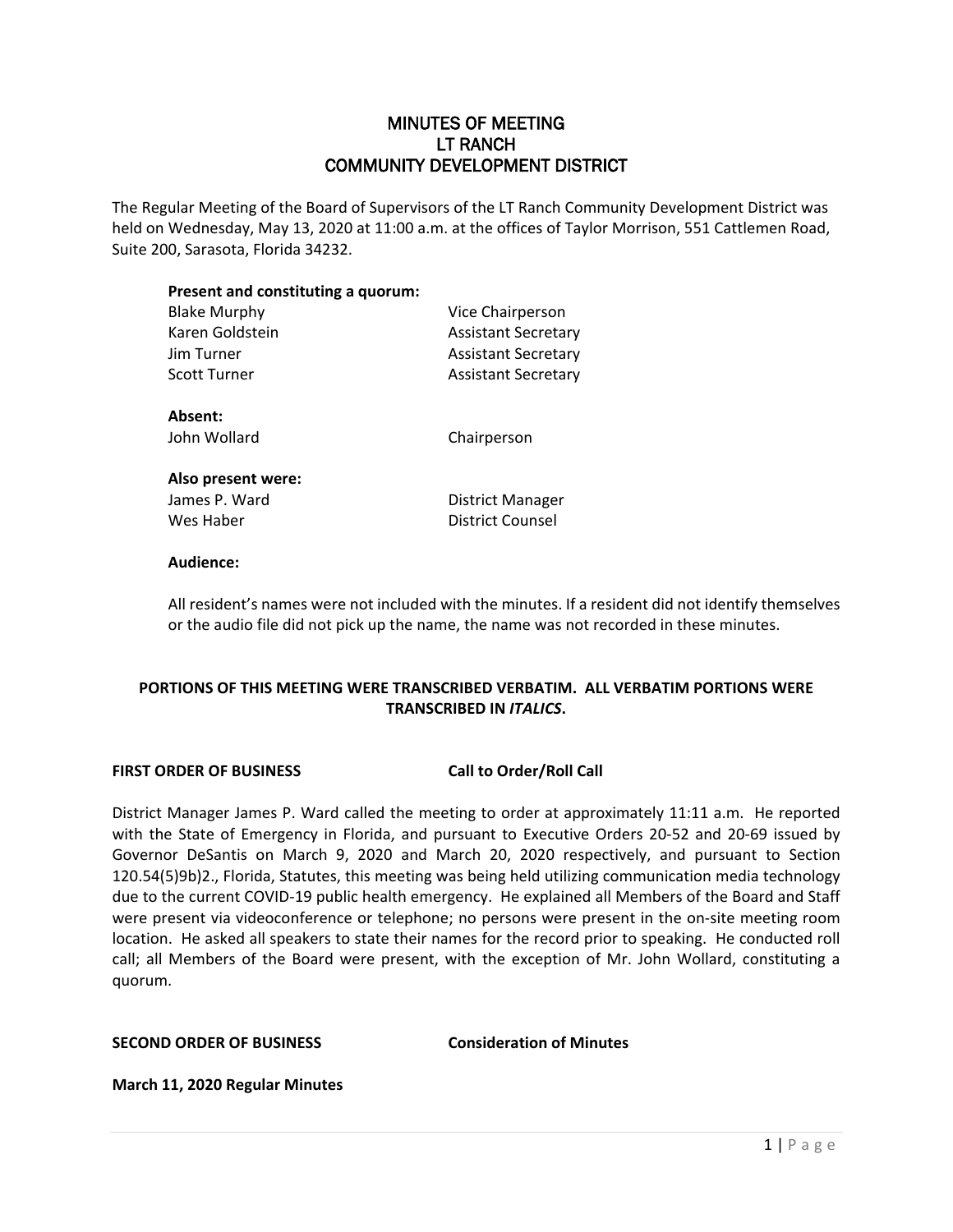Mr. Ward asked if there were any additions, corrections, or deletions for the March 11, 2020 Regular Minutes. Hearing none, he called for a motion.

> **On MOTION made by Ms. Karen Goldstein, seconded by Mr. Blake Murphy, and with all in favor, the March 11, 2020 Regular Minutes were approved.**

#### **THIRD ORDER OF BUSINESS PUBLIC HEARINGS**

Mr. Ward indicated the primary purpose of today's Meeting was to conduct two public hearings with respect to the Fiscal Year 2021 Budget for the District. He discussed the public hearing process.

## **a. PUBLIC HEARING – FISCAL YEAR 2021 BUDGET**

## **I. Public Comment and Testimony**

Mr. Ward called for a motion to open the Public Hearing.

**On MOTION made by Mr. Jim Turner, seconded by Ms. Karen Goldstein, and with all in favor, the Public Hearing was opened.**

Mr. Ward noted this was the opportunity for any members of the public present by phone or video conference to ask questions or make comments with respect to the Budget. He asked if there were any public comments or questions; hearing none, he called for a motion to close the Public Hearing.

**On MOTION made by Mr. Jim Turner,seconded by Mr. Scott Turner, and with all in favor, the Public Hearing was closed.**

## **II. Board Comment**

Mr. Ward indicated the Fiscal Year 2021 Budget was the same as the Budget reviewed two months ago. He asked if there were any questions or comments from the Board.

*Mr. Jim Turner: Let me reorient myself. When I'm looking at the revenue and other sources on the Fiscal Year 2021 Budget and seeing a special assessment of \$1,021,000 dollars. Tell me how that special assessment is – what's so special about it, number one, and how it's funded.* 

*Mr. Ward: There is nothing special about it other than the Statute calls it a special assessment. It simply means that it's not an ad valorem tax, as we know it in Florida, where it's based on the value of your property. The special assessment is based upon the distribution of the revenue needed to fund the particular infrastructure we are building or operating in a method other than the use of the value of your property. That is, in Florida, what we call a special assessment. As to what this is, there are two parts of this for LT Ranch. One is the \$1,021,000 that you referenced which is related to the issuance of your Series 2018 Bonds and that portion of the special assessment only goes over the Phase I area within LT Ranches, which is essentially the first 800 units of the District's property. The second part of this is an operating*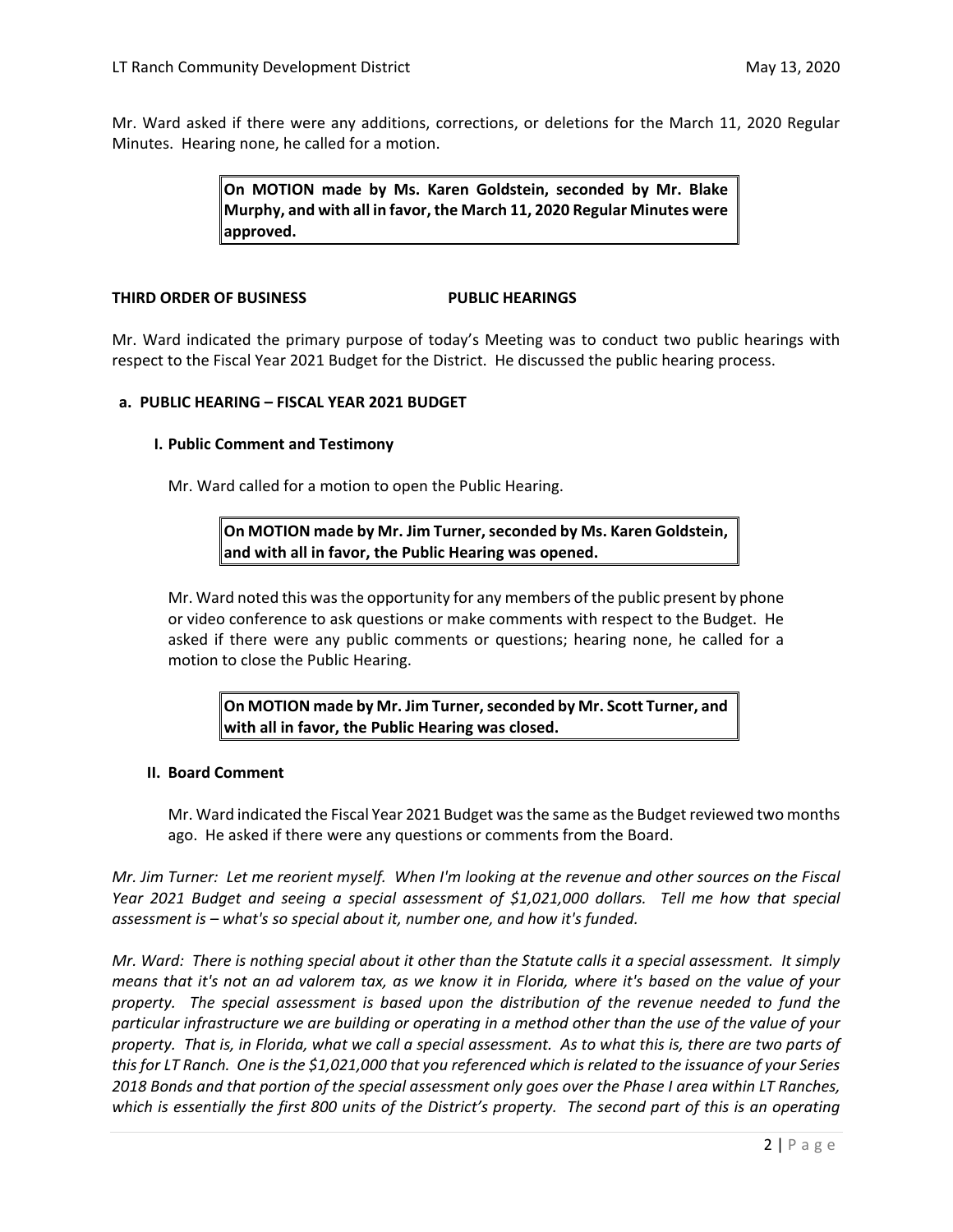*assessment in the amount of \$465,000 dollars. That is related to the operations of the infrastructure that is within the District that will need to be maintained during Fiscal Year 2021. That assessment is also only over the area of land that's the same land area that is in the Phase I assessment area. So, it's the 800 units, and the assessment is levied in the same fashion that we levied the special assessments for the capital improvement program. That help?*

*Mr. Jim Turner: Excuse my ignorance, but I want to try to get refocused here. Is the \$1,021,000 just a transfer from the Revenue that has already been generated from the sale of bonds, one account to the other, or is it one of a series of bond issuances?*

*Mr. Ward: One of a series of bond issuances and the revenue is, it's not moving from one account to another, it is money that will be collected by the District in November of this year on tax bills that go out to property owners of record within the Phase I area, which at this moment is only Taylor Morrison property. And it will pay the principle and interest due on those bonds for Fiscal Year 2021.* 

*Mr. Jim Turner: In the Bond Schedule, the Debt Service Funds Series 2019 Bonds. The \$19,735,000 dollars – those bonds have been sold and that money raised already?*

*Mr. Ward: Correct.* 

*Mr. Jim Turner: Where does that money physically sit?*

*Mr. Ward: It physically sits with a trustee bank. In this instance it's US Bank as trustee for those bonds and the moneys that are generated from the sale of the bonds which is essentially a capital account which holds all of the money that is going to be used for the acquisition of the infrastructure, and then a reserve account which has a certain amount of money in it in the event of a default. It sits there basically for the life of the bond. Then what we call a capitalized interest account which holds the money to pay the principle and interest until such time as we are doing today, is levying assessments to pay future principle and interest on the bond. Then the money that we generate here will go into that revenue account.* 

*Mr. Jim Turner: So, the \$1,021,209 dollars isn't an additional issuance of additional bonds. The bonds have already been issued. The \$16,735,000 raised is in an account somewhere. The \$1,021,209 dollars is going to be collected through an assessment in November to pay for the debt service that's listed in the following section of this budget. Is that correct?*

*Mr. Ward: Yes, sir. That is correct.* He asked if there were any other questions from the Board; there were none.

## **III. Consideration of Resolution 2020-8 adopting the annual appropriation and Budget for Fiscal Year 2021**

Mr. Ward called for a motion for Resolution 2020-8 which was related to annual appropriations and adopted the Budget for the Fiscal Year beginning October 1, 2020 and ending September 30, 2021.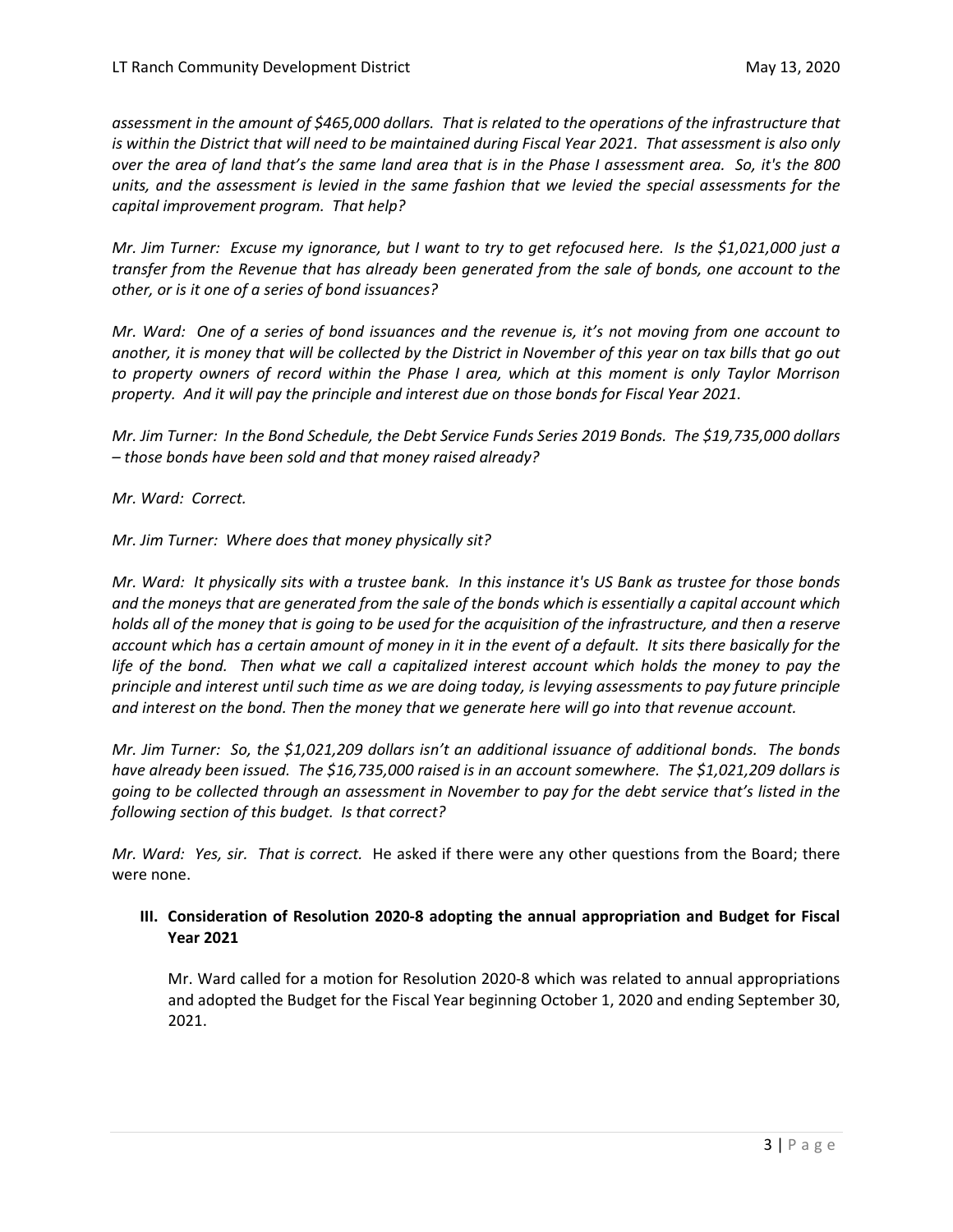**On MOTION made by Mr. Jim Turner, seconded by Mr. Scott Turner, and with all in favor, Resolution 2020-8 was adopted, and the Chair was authorized to sign.** 

## **b. FISCAL YEAR 2021 IMPOSING SPECIAL ASSESSMENTS; ADOPTING AN ASSESSMENT ROLL, APPROVING THE GENERAL FUND SPECIAL ASSESSMENT METHODOLOGY AND SETTING AN OPERATIONS AND MAINTENANCE CAP FOR NOTICE PURPOSES ONLY**

## **I. Public Comment and Testimony**

Mr. Ward called for a motion to open the Public Hearing.

**On MOTION made by Mr. Jim Turner, seconded by Mr. Scott Turner, and with all in favor, the Public Hearing was opened.**

Mr. Ward asked if there was any public comment or testimony; hearing none, he called for a motion to close the Public Hearing.

## **On MOTION made by Mr. Jim Turner, seconded by Mr. Scott Turner, and with all in favor, the Public Hearing was closed.**

## **II. Board Comment**

Mr. Ward reported Resolution 2020-9 levied the assessments, specifically for the General Fund for Fiscal Year 2021. He explained attached to the Resolution was an assessment roll and a methodology which mirrored the methodology for the Capital Assessment program and authorized the District with respect to the collection of the assessments either by the uniform method which was on the tax roll, or alternatively by direct billing to the developer. He stated the Manager would make the decision in a month or so with respect to putting the assessments on the rolls. He asked if there were any questions.

*Mr. Jim Turner: Will the exhibits that are referred to in the Resolution, and it doesn't really say, it's just a reference, it doesn't say – well, I guess section IV does say the assessment roll attached to this Resolution table 1 to exhibit B. I've printed out – Scott Turner I guess was sent electronically the Agenda and all the attachments, and I printed it out. I don't see, and maybe I shuffled the papers wrong, the attachments that are referred to in that Resolution.* 

*Mr. Ward: You are correct sir. They are not there. I usually prepare those after today's date since we are still getting updated tax rolls from the County for the next month or two. So, I will add those to this Resolution once we get them.* 

*Mr. Jim Turner: Would we have the opportunity then in a subsequent Board Meeting to ratify if you will what we're approving today with the exhibits attached?* 

*Mr. Ward: If you would like to do that yes. We can do that for you.*

*Mr. Jim Turner: I would like to do that.*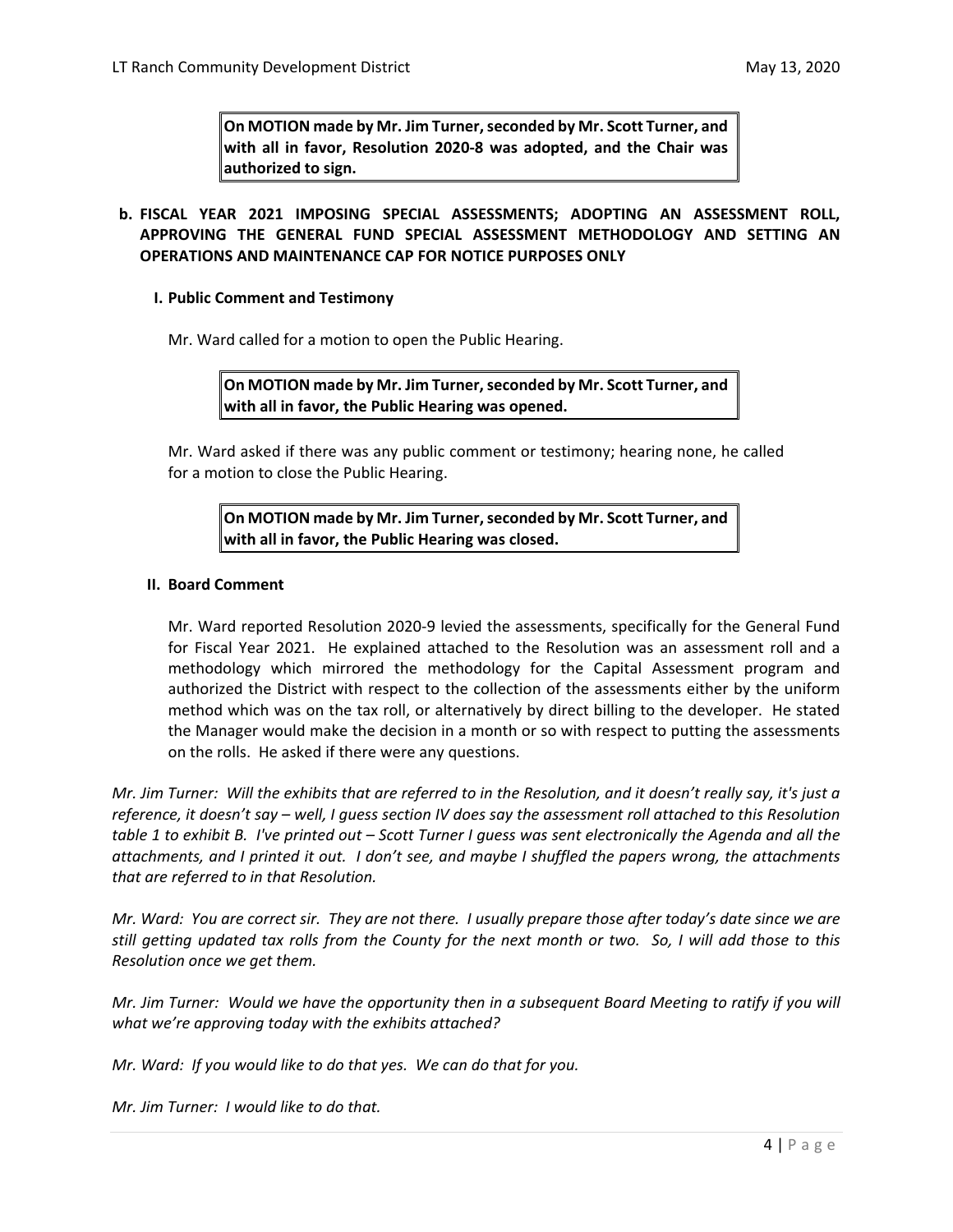*Mr. Ward: The only, I can tell you, the tax rolls change all the way up through – we have to do the certification, so mid-September, late September kind of time schedule. So, I will put an exhibit to this for you, but it's not always exactly correct because as land gets sold between now and September or October, that information will change at that point in time, but I will put something together for you that is correct as of the date that it's put together, but it will change over time.* 

*Mr. Jim Turner: Okay, let me just be clear. The fourth whereas clause refers to the District's budget for Fiscal Year 2021, and it says, attached here is exhibit A. That's the Budget we just approved.* 

*Mr. Ward: Correct. That's there.* 

*Mr. Jim Turner: So, that doesn't have to be attached. In the eighth whereas clause there's a reference to collect on the tax roll for platted lots uniform method, also indicated on exhibit A. I don't think that's the same exhibit A that's referred to above as the Budget. It says, "indicated on exhibit A and exhibit B of the Budget" (I think it's a typo) "of the Budget and methodology respectively." So, what do those two attachments refer to, A and B?* 

*Mr. Ward: Those two attachments refer to basically a two page write up that I do that mirrors the way in which we levy the assessments which is nothing more than just saying we're levying the assessments in the same manner that we levy the capital assessments. Then, there's a roll which is really PID numbers, property owner's names, and an amount. Those amounts are the same amounts that we see in your general fund budget that's located on page 2 of the Budget. So, when you look at the different product types on the bottom of page 2, and you look at those rates to the right, those rates will just apply to specific PID numbers in that roll.* 

*Mr. Jim Turner: I don't need to see the tax roll. That's just regurgitating what the tax assessor has as a matter of public record, but when we ratify at the next Board meeting, the attachments that I referred to, I would just like to have that two page writeup, whichever exhibit that is, and have that in front of us and ratify it.* 

*Mr. Ward: Not a problem. We can do that for you. Actually, I can do this a little differently if you want, which might be a little easier for everybody. I think Wes is on the phone and I think he normally does this. We can actually delete the methodology piece of it, and I can just attach the roll to this instead. Because the methodology I don't really need as a specific document in this Resolution if that makes it easier for you all.* 

*Mr. Jim Turner: That'd be fine with me. I just get uncomfortable approving resolutions that refer to exhibits we haven't seen. That approach would be fine.* 

*Mr. Ward: Okay, so, if it's okay with you, a motion to adopt Resolution 2020-9. We will delete the methodology, but include the roll as exhibit B, instead of being table 1 of exhibit B, we will just have the roll attached to this Resolution. That will work.* 

## **III. Consideration of Resolution 2020-9 imposing special assessments, adopting an assessment roll, and approving the general fund special assessment methodology**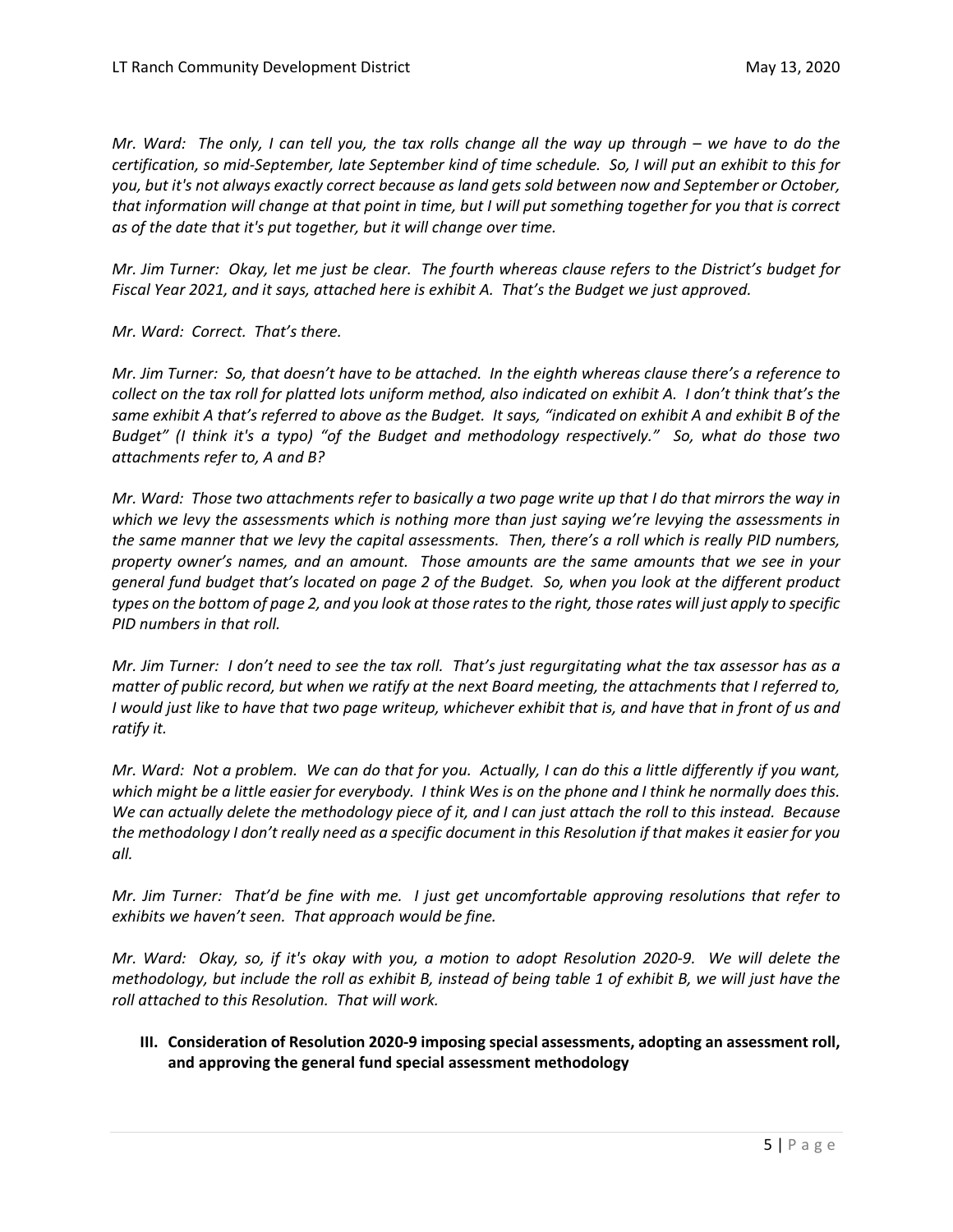**On MOTION made by Mr. Jim Turner, seconded by Mr. Scott Turner, and with all in favor, Resolution 2020-9 was adopted as amended, and the Chair was authorized to sign.** 

## **IV. Consideration of Resolution 2020-10 setting an operations and maintenance cap for notice purposes only**

*Mr. Ward: The final resolution today is to consider Resolution 2020-10. Just to give you a little background on this. When we levy an operating assessment on a yearly basis, the Statute requires mailed notices to all property owners of record every single year that we do this. What we normally do is we put in place a resolution which, for lack of a better term, we call it a cap rate notice resolution that establishes a cap. If the District's operating assessment is under that cap amount, we don't have to provide a notice on a yearly basis to all property owners. If the District's operating assessment at some point in the future exceeds that cap rate, then we would have to do mailed notices to all property owners of record at the time we do this. The cap rate amounts are shown on exhibit A which is page 4 of the Resolution, and as I mentioned earlier, I will just mention one other thing: We are only doing this assessment for the first 800 units, so every time we add another phase of land to both our capital program and an operating assessment, we will go through this exact same process for those additional lands that we do. One of the whereas's, I will note for the record, says 2017. It should say 2021. Other than that, if you have any questions on the Resolution, I will be glad to answer them for you. If not, a motion to adopt the Resolution would be in order.*

> **On MOTION made by Mr. Scott Turner, seconded by Ms. Karen Goldstein, and with all in favor, Resolution 2020-10 was adopted, and the Chair was authorized to sign.**

**FOURTH ORDER OF BUSINESS Consideration of Resolution 2020-11**

## **Consideration of Resolution 2020-11 designating dates, time, and location for regular meeting of the Board of Supervisor's for Fiscal Year 2021**

Mr. Ward stated Resolution 2020-11 set the Board Meeting dates, time and locations for Fiscal Year 2021. He noted the dates, times and locations were not fixed and could be changed, added to, or subtracted from as the Board saw fit. He indicated the Meeting would be held on the second Wednesday of each month at 11:00 a.m. at Taylor Morrison, 551 Cattlemen Road, Suite 200, Sarasota, Florida 34232. He asked if there were questions.

Mr. Jim Turner asked if there would be a calendar invite for these meetings. Mr. Ward asked if Mr. Turner wished to receive a calendar invite for the entire year or on a meeting by meeting basis. Mr. Jim Turner responded he would appreciate an invite approximately four to six weeks in advance on a meeting by meeting basis. Mr. Ward indicated this would be done.

## **On MOTION made by Mr. Jim Turner, seconded by Mr. Scott Turner, and with all in favor, Resolution 2020-11 was adopted, and the Chair was authorized to sign.**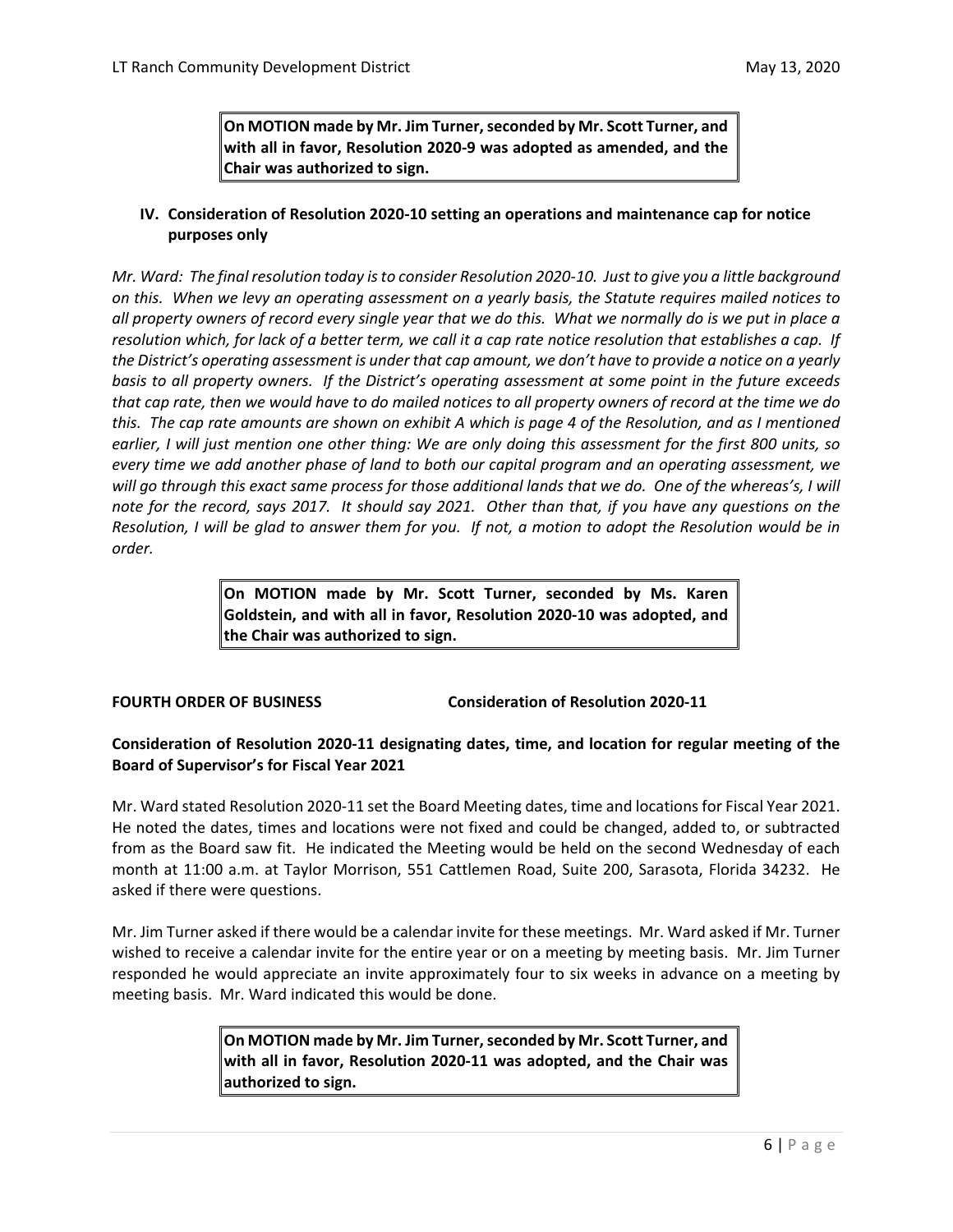### **FIFTH ORDER OF BUSINESS Consideration of Landowner's Meeting date**

## **Consideration of Setting the date, time, and location of the Landowner's Meeting to fill Seat 3 (Karen Goldstein, Seat 4 (Jim Turner) and Seat 5 (Scott Turner)**

Mr. Ward indicated this coming November Seat 3, Seat 4, and Seat 5 were up for election. He reported Statute required the Board to set a Landowner's Meeting date, time, and location at least 90 days in advance. He reported Statute required the Board Members be provided instructions for the meeting, the Form of Ballot, and the Form of Proxy; Statute required these to be made available to public as well. He noted members of the public were permitted to attend the Landowner's Meeting. He indicated the Landowner's Meeting was set for November 11, 2020, at 11:00 a.m. at the offices of Taylor Morrison, 551 Cattlemen Road, Suite 200, Sarasota, Florida 34232. He asked if there were any questions; hearing none, he called for a motion.

> **On MOTION made by Mr. Scott Turner, seconded by Mr. Jim Turner, and with all in favor, the Landowner's Meeting was set for November 11, 2020 at 11:00 a.m.**

#### **SIXTH ORDER OF BUSINESS Staff Reports**

## **a) District Attorney**

Mr. Ward reported Mr. Earlywine was on sabbatical; Mr. Wes Haber was present in his stead.

Mr. Wes Haber stated he had no report unless there were questions; there were none.

## **b) District Engineer**

The District Engineer was not present; there was no report.

## **c) District Manager**

- **I. Report on the Number of Registered Voters as of April 21, 2020**
- **II. Financial Statement January 31, 2020 (unaudited)**
- **III. Financial Statement February 29, 2020 (unaudited)**
- **IV. Financial Statement March 31, 2020 (unaudited)**

*Mr. Ward: Statute requires the Supervisor of Elections where the District is located to report the number of qualified electors in the District as of April 15 of each calendar year. It becomes significant when you hit two thresholds: The first is 250 qualified electors and the second is six years from the date of establishment at which point you will begin to transition the District to a qualified elector-based election. You will see this on your Agenda every single year until we get to that point. As of the date of this letter, which is April 21, but the report period is as of April 15, there are no registered voters residing in the District. There is no action required of the Board.* He asked if there were any questions; there were none.